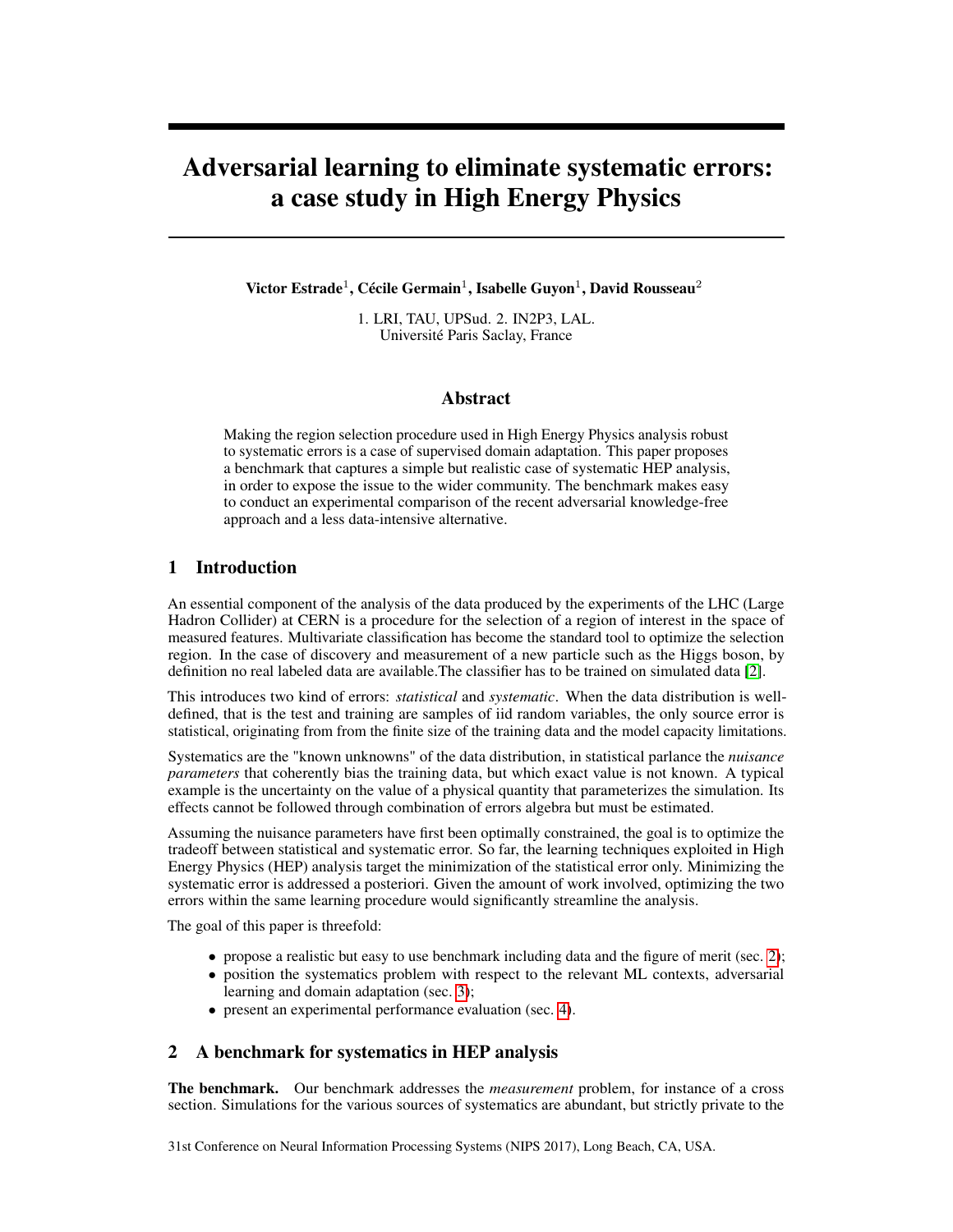HEP experiments, and anyway in HEP-specific (and cryptic) formats. In order to create a reasonably realistic playground that does not require any physics knowledge, we started with the Higgs challenge dataset [\[7\]](#page-4-1), which is publicly available, well documented [\[2\]](#page-4-0) and nearly identical to the official Atlas simulations used for the first evidence of Higgs boson decaying to  $\tau$  lepton pairs.

We augmented it with an easy to use software<sup>[1](#page-1-1)</sup> that calculates the impact of the Tau Energy Scale (TES) parameter on the simulation.

We consider a counting experiment in the signal region determined by the classifier. The labels are binary: *signal* (S) or *background* (B). As usual, the classifier learns a predictive model for the labels conditional on the observed values The quantities of interest are the weighted true and false positive counts where the  $w_i$  are the weights and t is the classification threshold:

$$
s = \sum_{S, score_i > t} w_i \quad \text{and} \quad b = \sum_{B, score_i > t} w_i.
$$

How nuisance parameters work. HEP experimental papers focusing on measurement of a quantity typically end with

$$
measurement = m \pm \sigma_{stat} \pm \sigma_{syst},
$$

where  $\sigma_{stat}$  and  $\sigma_{syst}$  are the statistical and systematic uncertainties.

The systematic uncertainty comes from different sources but in most cases it can be described as a Nuisance Parameter modifying one external input to the data. In general case, it impacts the features of both signal and background, as well as the weights. We focus here on the Tau Energy Scale which is a nuisance parameter affecting in a consistent way several features, both for signal and background. The Tau Energy Scale is a calibration uncertainty of the energy of the tau particle. It is a scaling gaussian uncertainty which value range between 1 to 3%. Several features depend of the tau energy in a non linear way, so that for one given event there is a 100% correlated uncertainty on several other features. However the magnitude of the uncertainty on the other variables vary from event to event.

The figure of merit. The measurement  $\mu$  is the measured cross-section divided by the expected cross-section in a given model; it is proportional to the measured number of events in the final state. There is only one nuisance parameter, denoted by  $Z$ , which is 0 in the nominal case (Tau Energy Scale is 1). The figure of merit is a non-linear function of the true and false positives that derives from error propagation [\[1\]](#page-4-2). Let  $s_0$  and  $b_0$  be the number of true and false positives measured at nominal, and  $s_Z$  and  $b_Z$  their counterparts with systematics at Z. The figure of merit is the relative error  $\sigma_{\mu}/\mu = \sqrt{\sigma_{\text{sta}}^2 + \sigma_{\text{sys}}^2}$ , with

$$
\sigma_{\text{sta}} = \frac{\sqrt{s_0 + b_0}}{s_0}
$$
 and  $\sigma_{\text{sys}} = \frac{s_Z + b_Z - s_0 - b_0}{s_0}$  (1)

**Possible extensions.** The Higgs Boson dataset of UCI [\[3\]](#page-4-3) is analogous to the Higgs Challenge dataset. Due to the difference in the final state and to the simplifications of the UCi dataset, the features are not identical. However, higgsml.py could easily be adapted to scale the lepton energy scale, even if in reality it is known at least one order of magnitude better.

## <span id="page-1-0"></span>3 Adversarial learning and Systematics

Learning with systematics is related to domain adaptation [\[5\]](#page-4-4), in the sense that the target data distribution is not accessible. However, classical domain adaptation addresses the semi-supervised setting [\[9\]](#page-4-5), where for instance, data, but not or few labels are available for the target distribution. On the contrary, learning with systematics is fully supervised: with simulations, at training time we have all the labels, and even the values of the nuisance parameter if a way to use these can be figured out.

Data Augmentation. This naive approach simply trains on a mix of data generated in the adequate nuisance parameter range; with a sufficiently large training set, and sufficient classifier capacity, the

<span id="page-1-1"></span><sup>&</sup>lt;sup>1</sup> available at https://github.com/victor-estrade/higgsdata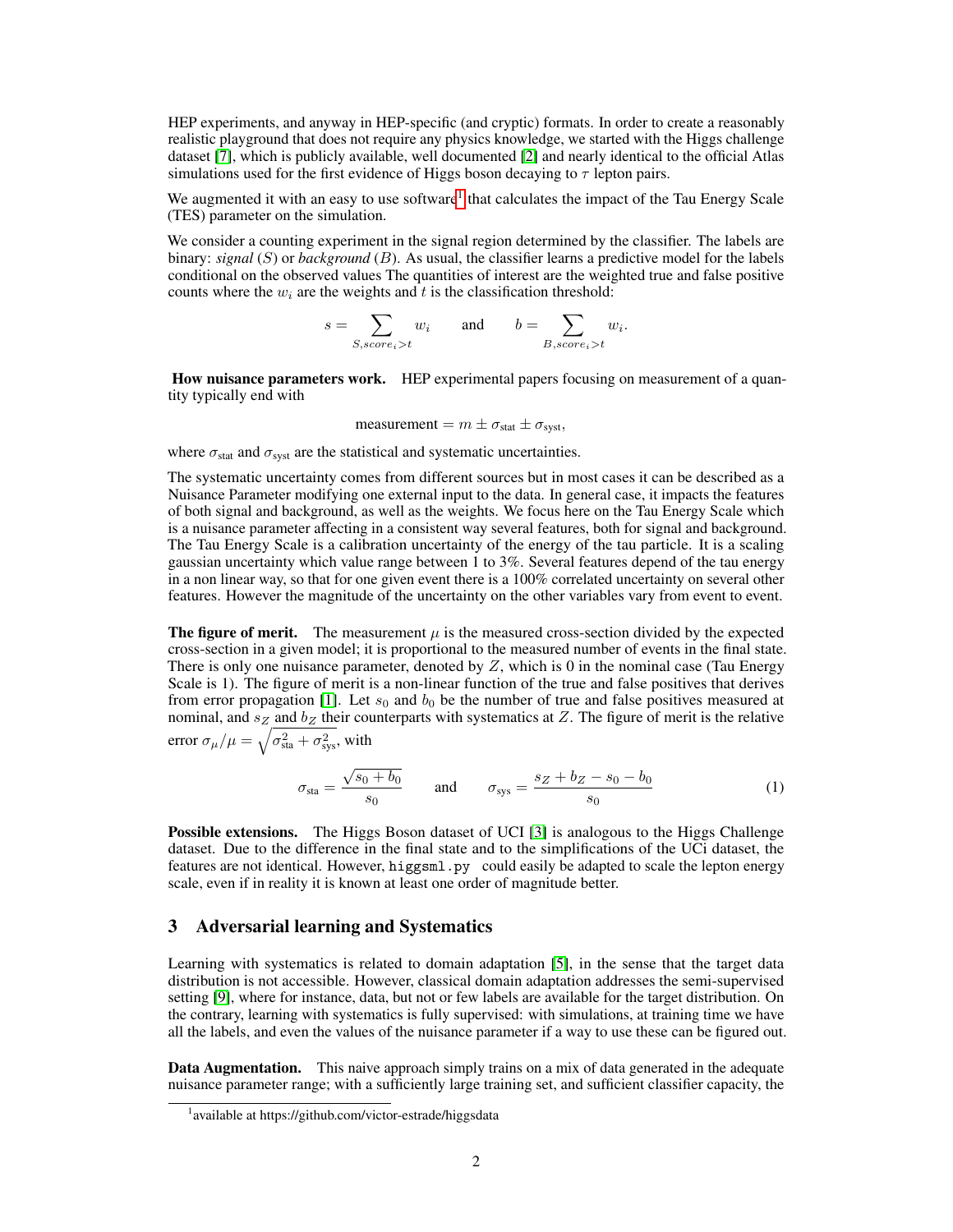training algorithm should discover the invariant manifold in the data space. The systematic error in the physics sense reduces to the statistical error in the learning theory sense. Can we do better than that? The alternative is to steer the supervised learning procedure towards embedding domain adaptation into learning representations that do not contain domain-specific information.

Adversarial learning. The general GAN (Generative Adversarial Network) framework [\[10\]](#page-4-6) is to go beyond the maximum likelihood paradigm, when the objective function itself must be learned from the data [\[15\]](#page-4-7). For instance, this is the case with adversarial privacy-preserving learning, where the relationship of features with the protected information cannot be posited a priori [\[8\]](#page-4-8).

The Pivot Adversarial Network [\[11\]](#page-4-9) exemplifies this approach for the HEP case. Informally, the Pivot Network is a GAN where the generated data is the distribution of the classification score, and the real-world data the distribution of the ground truth labels. It thus enjoys the same theoretical optimality results. The counterpart is to require large training sets to be representative of the full range of the data distribution, from nominal to perturbed.

Tangent Propagation. Another approach to learning invariant representations in the supervised case posits the impact of the systematics as coherent geometric transforms in the feature space. The systematics are considered being a differentiable transformation  $f(x, Z)$  of the input. The model is explicitly regularized by the partial derivative of the classifier score wrt the nuisance parameter [\[14\]](#page-4-10): the smaller the derivative, the less sensitive the classifier. This approach departs from the pure adversarial setting, as the objective function is made explicit, although its optimization cannot be realized by classical gradient descent. It has been shown effective on top of unsupervised representation learning [\[13\]](#page-4-11) [\[12\]](#page-4-12). In our case, it requires much less data than any adversarial setting.

#### <span id="page-2-0"></span>4 Performance comparison

Experimental setup. We compared the two adversarial algorithms, Pivot (PAN) and Tangent Propagation (TP), a DNN with data augmentation method (DA), and a plain DNN (NN) as the baseline.

In order to make the comparison manageable, the dimensioning hyper parameters are identical for all DNN architectures, with 3 hidden layers of 120 neurons each, selected with grid search to minimize the statistical error. Similarly, the networks were all trained for 10000 iterations with a mini-batch size of 1024 and optimized with Adam method; the learning rate value is 0.001. Softplus and ReLU activations were tried and gave the same results.

The NN is trained on the nominal dataset only. Pivot and Data Augmentation are trained on a mix of skewed data, with Z drawn from a normal distribution  $\mathcal{N}(0, k10^{-2})$ , with k can be 1, 3 or 5. TP is trained on the nominal dataset with the tangent vector initialized by the finite difference method.

In all cases, the systematics are introduced in the test set with a fixed skewing, in order to reflect the real world situation where the nuisance parameter is well defined, although unknown.

**Results.** We report the errors and the overall figure of merit  $\sigma_{\mu}/\mu$  not only at the optimum, but along the decision threshold  $t$  in a a physically plausible region (expressed by the fraction of rejected events), in order to capture its behavior along the sensitivity/specificity trade-off.

The values are the mean and standard deviation of a 5-fold cross validation. This standard deviation is a rough estimate of the generalization error and should not be confused with  $\sigma_{sta}$  and  $\sigma_{sys}$ , which are the individual values). By lack of space, the results are shown for  $Z = 3\%$  only, but they are consistent within the  $[-5\%, 5\%]$  range.

Figure [1-](#page-3-0)left quantifies the impact of systematics on the decision threshold  $t$ , by considering the baseline NN, which is not systematics aware. Even with the crude threshold selection shown in figure [1-](#page-3-0)left, just moving the threshold from 86% to 97.5% slashes the overall error from 1.80 to 0.53; systematics-aware methods should improve on this result, with a much narrower potential of gain bounded below by min  $\sigma_{sta} \sim 0.2$ .

Tangent propagation was decidedly unsuccessful, worse than the baseline (figure [1](#page-3-0) - right). A more detailed analysis shows that enforcing the directional insensitivity is always detrimental: it increases not only the statistical error, as was expected, but the systematic error too. The class distributions are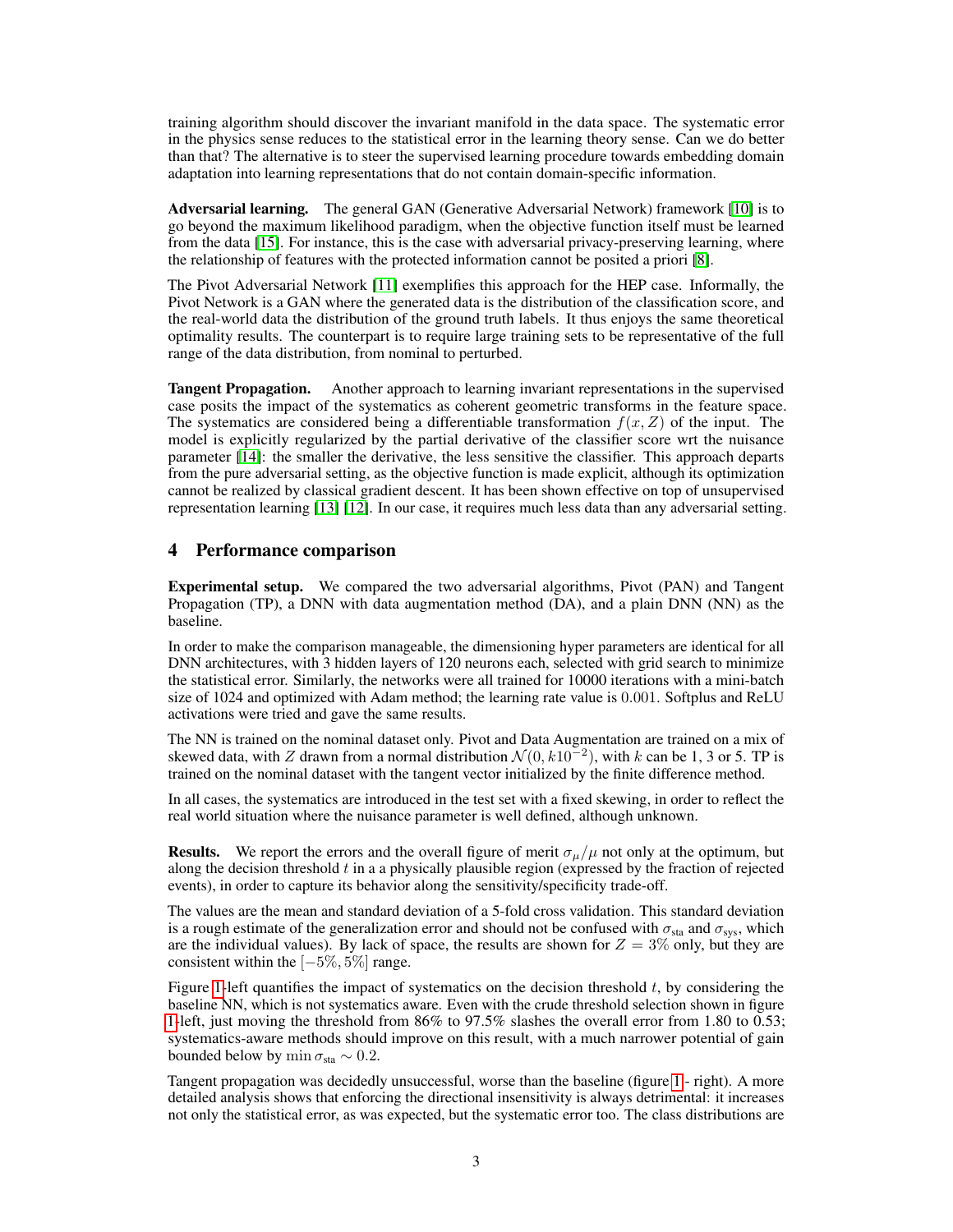

<span id="page-3-0"></span>Figure 1: Left: Systematics-aware threshold selection. Right: Tangent Propagation and NN



<span id="page-3-1"></span>Figure 2: PAN and Data Augmentation

extremely overlapping. In [\[6\]](#page-4-13) terms, the class manifolds are so extremely wrinkled that the geometric analogy is not effective.

Figure [2](#page-3-1) compares PAN, DA and the baseline. The variance of training distribution ( $Z$  is drawn from a normal distribution  $\mathcal{N}(0, k10^{-2})$ ), thus k is an hyper parameter of these algorithms. PAN seems to have a small advantage over DA. However, the confidence intervals (not shown for clarity) are too wide to conclude. In order to take into account this variability, we used a summary indicator: the area under the  $\sigma_{\mu}/\mu$  curve computed for each of the test cross-validation dataset. For each dataset, we get one vector of indicators, which defines a ranking of the methods. We check the significance of these rankings with the Wilcoxon rank sum test. At the 95% confidence level, the only positive result is the superiority of PAN-3 over plain NN; at  $90\%$  confidence level, the same is true for PAN-5. However, data augmentation schemes and pivot cannot be ranked.

# 5 Conclusion

Modeling uncertainties in HEP analysis is notoriously complicated: as Barlow [\[4\]](#page-4-14) states: *There is a widespread myth that when errors are systematic, the standard techniques for errors do not apply, and practitioners follow prescriptions handed down from supervisor to student.*

This paper has presented a benchmark that captures a simple but realistic case of systematic HEP analysis, in order to expose the issue to the wider community. From the same dataset, and with a similar procedure, the robustness to different kind of systematics can be evaluated, like the jet energy resolution or a mismodelling of background composition

The problem consists of learning a representation that is insensitive to the perturbations induced by the nuisance parameters. The need for the adversarial techniques assuming a completely knowledge free approach has been questioned. The paper shows that the non separability of the classes invalidates this approach. The adversarial approach implemented in Pivot improves over a non systematic aware Neural Network. However, more work is needed to reinforce the statistical significance of this result.